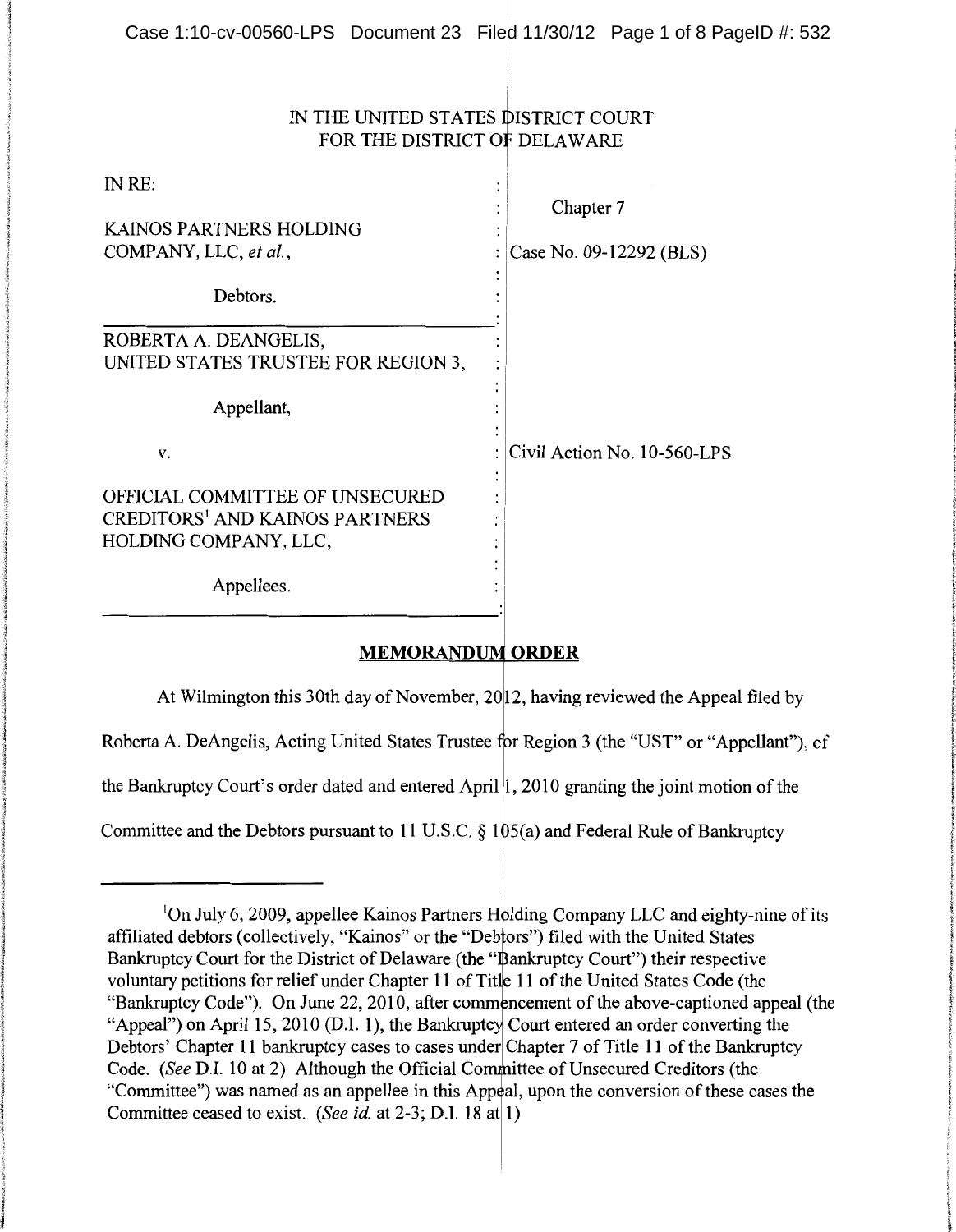Procedure 9019 for an order approving the global settlement (the "Global Settlement") between and among the Committee, the Debtors, Dunkin' Brands, Inc., Dunkin' Donuts Franchising, Inc., DBI Stores LLC, Dunkin' Donuts Franchised Restaurants, LLC, CIT Group/Equipment Financing, Inc., Kainos Investment Partners I, LLC, Kainos Investment Partners II, LLC, and PCEP II KPHC Holdings, Inc. (the "Settlement Order") (D.I. 14, App. at 297-99), and the papers filed in connection therewith;

IT IS ORDERED that the Appeal  $(D.I. 1; D.I. 2)$  is DISMISSED, for the reasons discussed below.

1. Relevant Background.<sup>2</sup> No plan of reorganization was filed while the Debtors were in Chapter 11. Instead, the Debtors, their secured lenders, and the Committee ultimately negotiated and entered into the Global Settlement to effectuate a purchase and sale of substantially all of the Debtors' assets. The Global Settlement included, *inter alia*, certain payments and mutual releases. *(See* D.l. 14, App. at 89, 103, 160) !

2. In connection with the Global Settlemert, the parties' final Asset Purchase Agreement (the "APA") included the following negotiated "Carve-Out" provision:

> Section 6.21 Carve-Out. If Buyer is the successful bidder for one or more stores in the Case and he Official Committee of Unsecured Creditors (the "Committee") supports the transaction, Dunkin' Brands, Inc. will at Closing assign to the Seller's estate for the benefit of (i) non-lender general unsecured creditors and (ii) unpaid fees and expenses of Committee professionals in excess of  $$125,000$ , its right to repayment of  $$250,000$  of the CML Subsidy Loans and CML Subsidy Loan Obligations (as such terms are defined in that certain Amended and Restated DIP Financing,

i

<sup>&</sup>lt;sup>2</sup>The Court presumes the parties' extensive familiarity with the background of this case. A few salient facts, however, have been set forth above for ease of reference.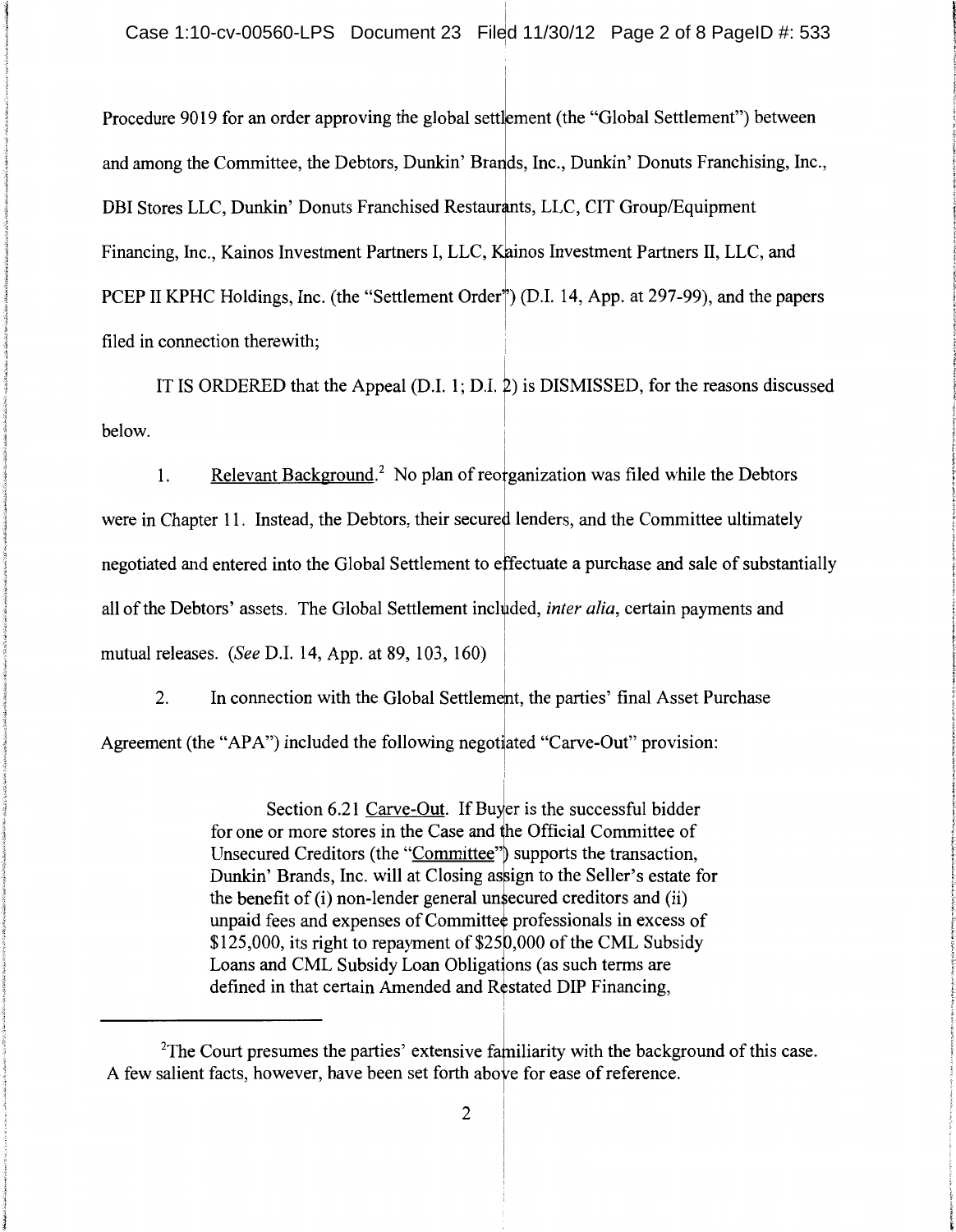Ratification and Intercreditor Agreement dated as of July 2009 (the "DIP Agreement") by and among Seller, the Lenders and the other parties thereto, as amended and in effect) (the "Carve-Out"). If Buyer is the successful bidder for one or more stores, Dunkin Brands, Inc. will also: (i) waive its right to repayment of the remaining \$238,693 of the CML Subsidy Loans and CML Subsidy Loan Obligations; (ii) waive its right to repayment of obligations under the DIP Agreement, including but not limited to, the Dunkin' Debt (as defined therein); (iii) release the Seller from any obligations with respect to the pre-petition mortgages granted to Dunkin' Brands, Inc.; and (iv) waive its right to assert any claim against the Purchase Price, the Carve-Out and/or the Excluded Assets.

(D.I. 14, App. at 144-45)

3. The Debtors submitted the terms of the APA to the Bankruptcy Court for approval. Over the UST's objection, the Bankruptcy Court approved the APA. The Bankruptcy Court rejected the UST's argument that using the above-referenced \$250,000 payment for the sole benefit of the Committee professionals and general unsecured creditors violated the statutory priority scheme; the UST argued that unpaid administrative claimants and priority unsecured creditors enjoyed a right to those proceeds that was superior to that of the general unsecured creditors. *(See D.I. 14, App. at 192, 297)* The Bankruptcy Court found that the \$250,000 was a payment by the secured creditors in exchange for resolving potential claims and causes of action of the estate against the Debtors' secured lender. *(Seel id.,* App. at 282-91, Mar. 31, 2010 Hr'g I Tr.; *id.* at 290 ("While there is a distribution that is being made through the transfer of the secured ! creditors' collateral for the benefit of unsecured creditors, again, I find that the record does reflect that there are substantial benefits achieved by administrative creditors by virtue of the settlement.")

3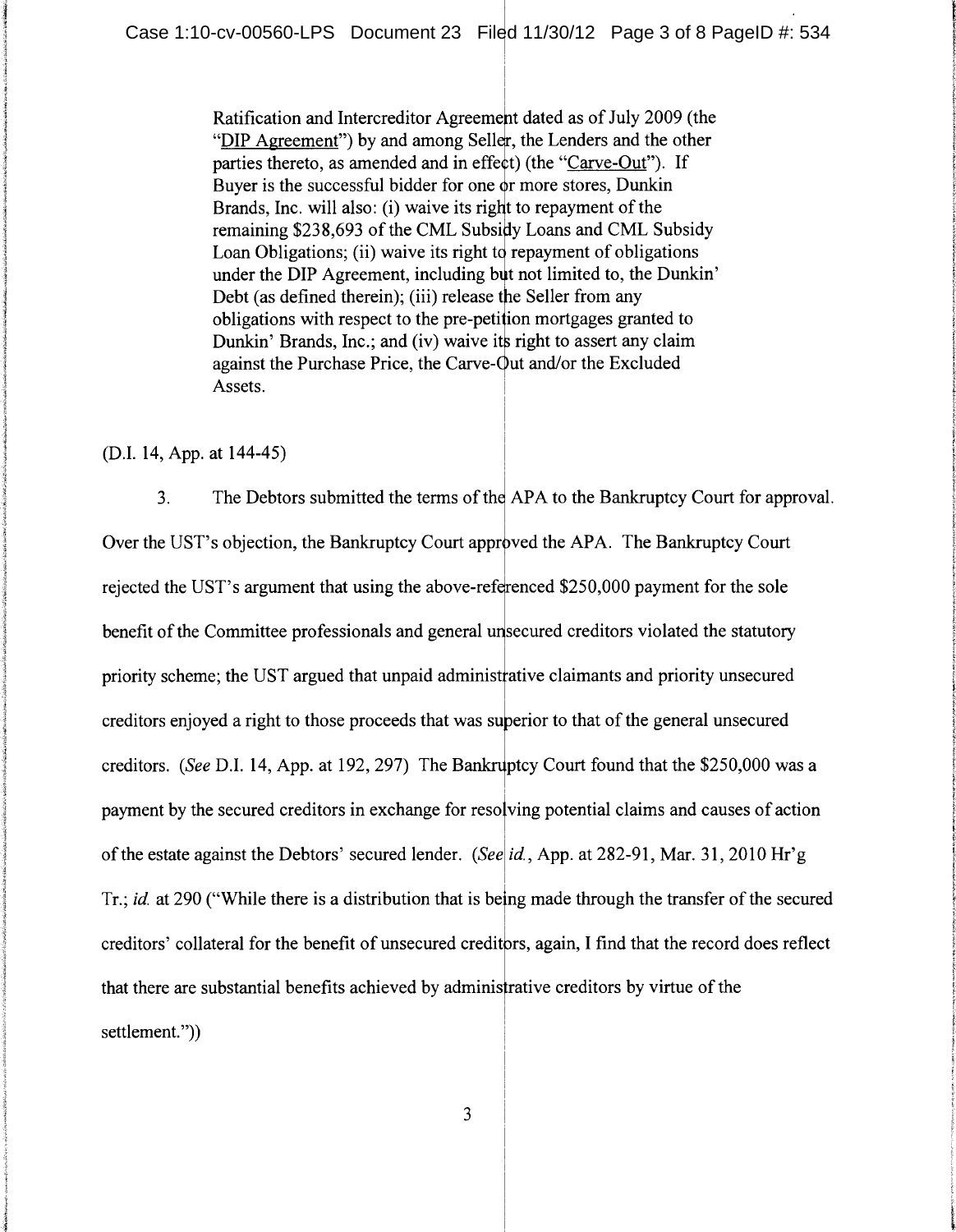4. No stay of the Settlement Order pending appeal was sought or obtained by the UST. *(See D.I. 18 at 25; see generally D.I. 14; D.I. 21)* 

5. Parties' Contentions. The UST appeals the Settlement Order on the ground that the Bankruptcy Court erred as a matter of law in approving the Global Settlement, regardless of any perceived benefit to the estate. *(See D.I. 14)* The UST contends that the distribution of the sale proceeds approved by the Bankruptcy Court violate the Bankruptcy Code's comprehensive priority scheme. *(See id.)* The UST argues that it does not seek to reverse either the sale of estate assets or the Settlement Agreement but instead only asks the Court to vacate the "Carve-Out" or "Earmark Provision," i.e., that portion of the settlement agreement directing the estate to use the designated funds solely to pay the Committee's lawyets and financial advisors and the general unsecured creditors. *(See D.I. 14 at 9; D.I. 21)* The UST requests that the \$250,000 assigned to the estate for the benefit of general unsecured creditors and Committee professionals be returned to the bankruptcy estate for distribution by the Chapter 7 Trustee.<sup>3</sup>*(See* D.l. 14; D.l. 21)

6. The appellee is Randy A. Skinner, Esq., (hereinafter the "Kainos GUC Trustee" or "Appellee"), the trustee appointed to administer the Kainos General Unsecured Trust (the "Kainos" GUC Trust"). The Kainos GUC Trust was established by the Committee and the Debtors in furtherance of their settlement agreement. Appellee contends that, with respect to the \$250,000 in settlement payments directed to general unsecured creditors (and their professionals): (i) the *res* of the Kainos GUC Trust is not comprised of estate assets but from a carve-out from the secured creditors' collateral, and (ii) payment of the *res* to the Kainos GUC Trust in no way violates the

I

 $3$ After the sale of their assets, the Debtors converted their Chapter 11 cases to liquidation cases under Chapter 7. Charles M. Forman, the Chapter 7 trustee (the "Chapter 7 Trustee") for the Debtors, supports the UST's Appeal. *(See D.I. 19)*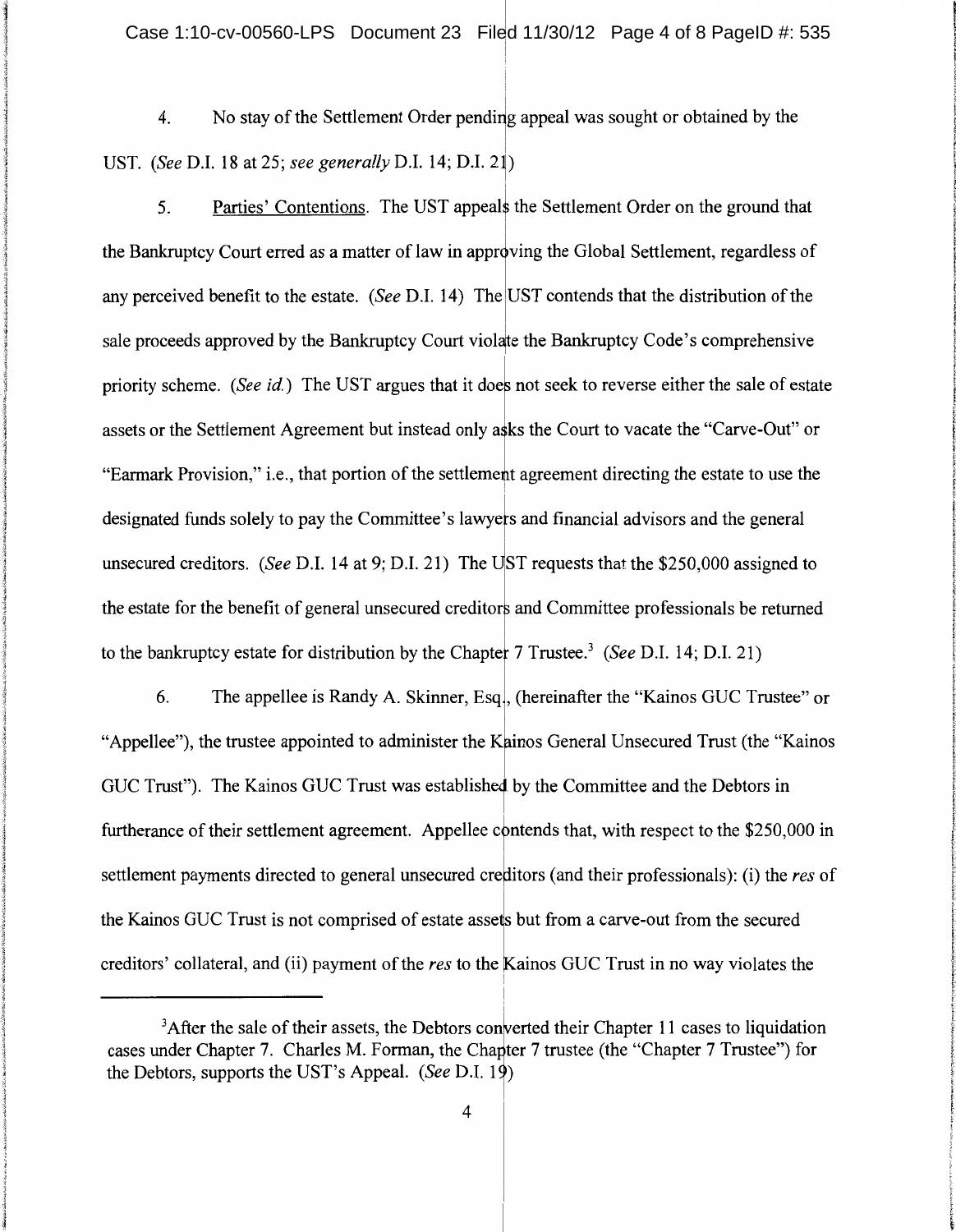Bankruptcy Code's statutory priority scheme. *(See D.I. 18 at 1-3; see also id. Ex. B)* Appellee additionally contends this appeal should be dismissed las equitably moot because Appellant never sought a stay of the Bankruptcy Court's Settlement Order and, accordingly, the Kainos GUC Trustee has been proceeding to carry out his duties to the beneficiaries ofthe Kainos GUC Trust. *(See id. at 23-26)<sup>4</sup>* 

 $\therefore$  7. Standard of Review. This Court has jurisdiction to entertain an appeal from the Bankruptcy Court pursuant to 28 U.S.C. § 158(a).<sup>5</sup> In undertaking a review of the issues on appeal, the Court applies a clearly erroneous standard to the Bankruptcy Court's findings of fact and a plenary standard to its legal conclusions. *See Am. Flint Glass Workers Union v. Anchor Resolution Corp., 197 F.3d 76, 80 (3d Cir. 1999); see also In re Hechinger Inv. Co. of Del., Inc.,* 489 F.3d 568, 573 (3d Cir. 2007) ("Our review of the District Court's decision effectively amounts to review of the bankruptcy court's opinion in the first instance, because our standard of review is the same as that exercised by the District Court over the decision of the Bankruptcy Court," and, accordingly, "review[ing] the Bankruptcy Court's findings of fact for clear error and exercis[ing] plenary review over questions of law") (internal quotation marks and citations omitted). The Court must "break down mixed questions of law and fact, applying the appropriate standard to each component." *Meridian Bank v. Alten*, 958 F.2d 1226, 1229 (3d Cir. 1992).

8. Discussion. "The doctrine of equitable lmootness provides that an appeal should be dismissed as moot when, even though effective relief could conceivably be fashioned,

<sup>&</sup>lt;sup>4</sup>In particular, as of the filing of his brief in May 2011, Appellee intended to distribute the \$250,000 in or around June 2011. (D.I. 18 at 23)

<sup>)</sup>  <sup>5</sup>The Court's jurisdiction over this matter is not in dispute. *(See D.I. 14 at 1; D.I. 18 at 1)*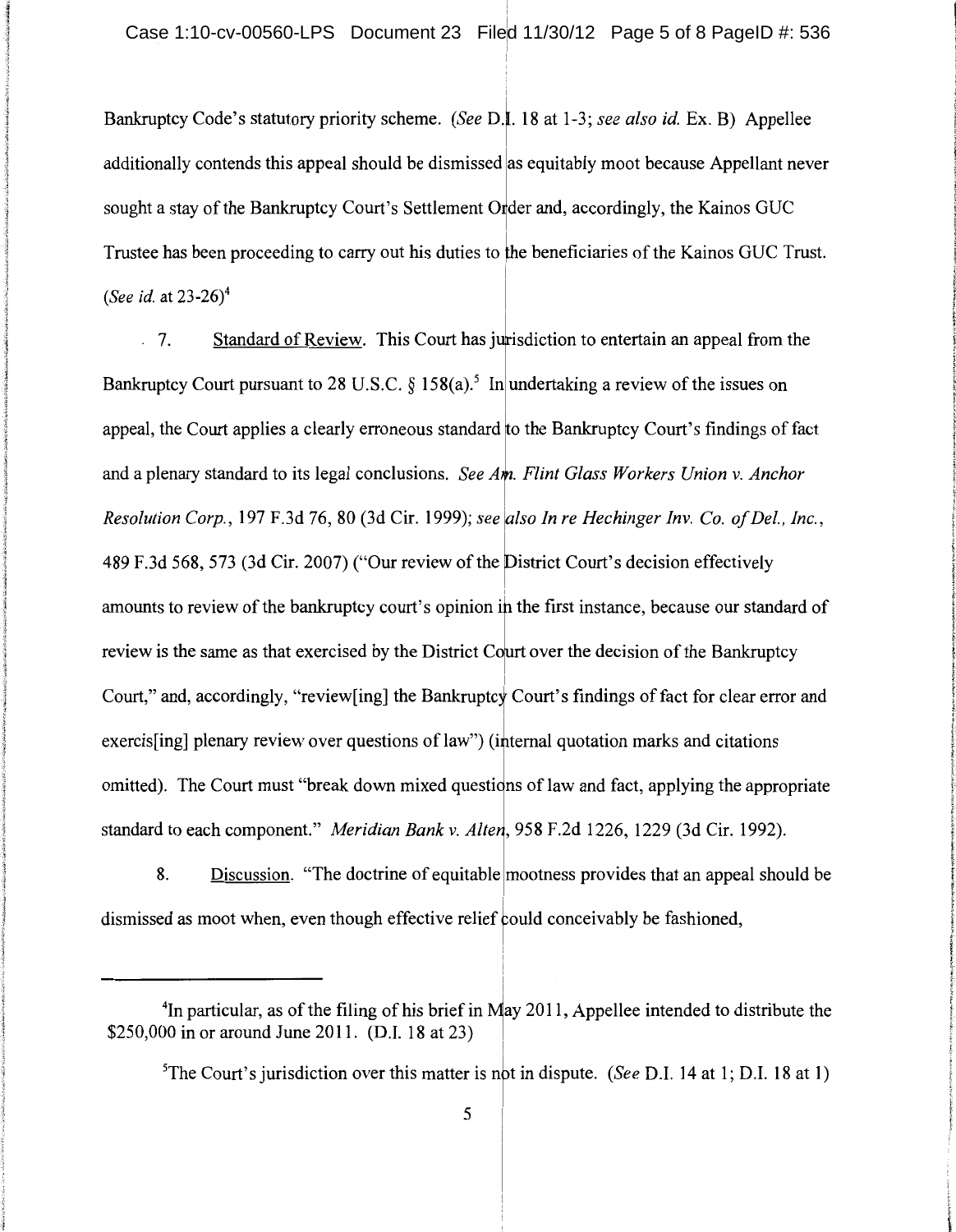implementation of that relief would be inequitable." *SemCrude, L.P. v. Manchester Sec. Corp. ("SemCrude")*, 456 F. Appx. 167, 169 (3d Cir. Jan. 3, 2012) (internal quotation marks omitted), aff'g Manchester Sec. Corp. v. Semcrude, L.P. (In re Semcrude, L.P.) ("Manchester"), 2011 WL 675033, at \*2 (D. Del. Feb. 18, 2011); *see also In re Continental Airlines ("Continental II")*, 203 F.3d 203, 209 (3d Cir. 2000). The determination of whether an appeal is equitably moot requires a "discretionary balancing of equitable and prudential factors." *In re Continental Airlines ("Continental I"), 91 F.3d 553, 560 (3d Cir. 1996) (en banc). Specifically, the Court of Appeals* for the Third Circuit has recognized five factors that courts should consider in evaluating whether an appeal should be dismissed under the doctrine of equitable mootness:

> $(1)$  whether the reorganized plan has been substantially consummated; (2) whether a stay has been obtained; (3) whether the relief requested would affect the rights of parties not before the Court; (4) whether the relief requested would affect the success of the plan; and  $(5)$  the public policy of affording finality of bankruptcy judgments.

*!d.* 

9. Applying these factors here, the Court concludes that the UST's appeal is equitably moot. The Global Settlement was approved by the Bankruptcy Court and its implementation was not stayed. "The existence or absence of a stay is a critical factor in determining whether to dismiss an appeal under the doctrine of equitable mootness." *Kuntz v. Saul, Ewing, Remick & Saul (In re Grand Union Co.), 200 B.R. 101, 105 (D. Del. 1996); see also, e.g., In re Northwestern Corp., 2009 WL 2399120, at \*2 (D. Del. Aug. 4, 2009) (affirming settlement order* and remarking: "Appellant never requested a stay of the Settlement Order. The settlement was a complex and integrated resolution of the many claims involving the parties, and the Court is not

6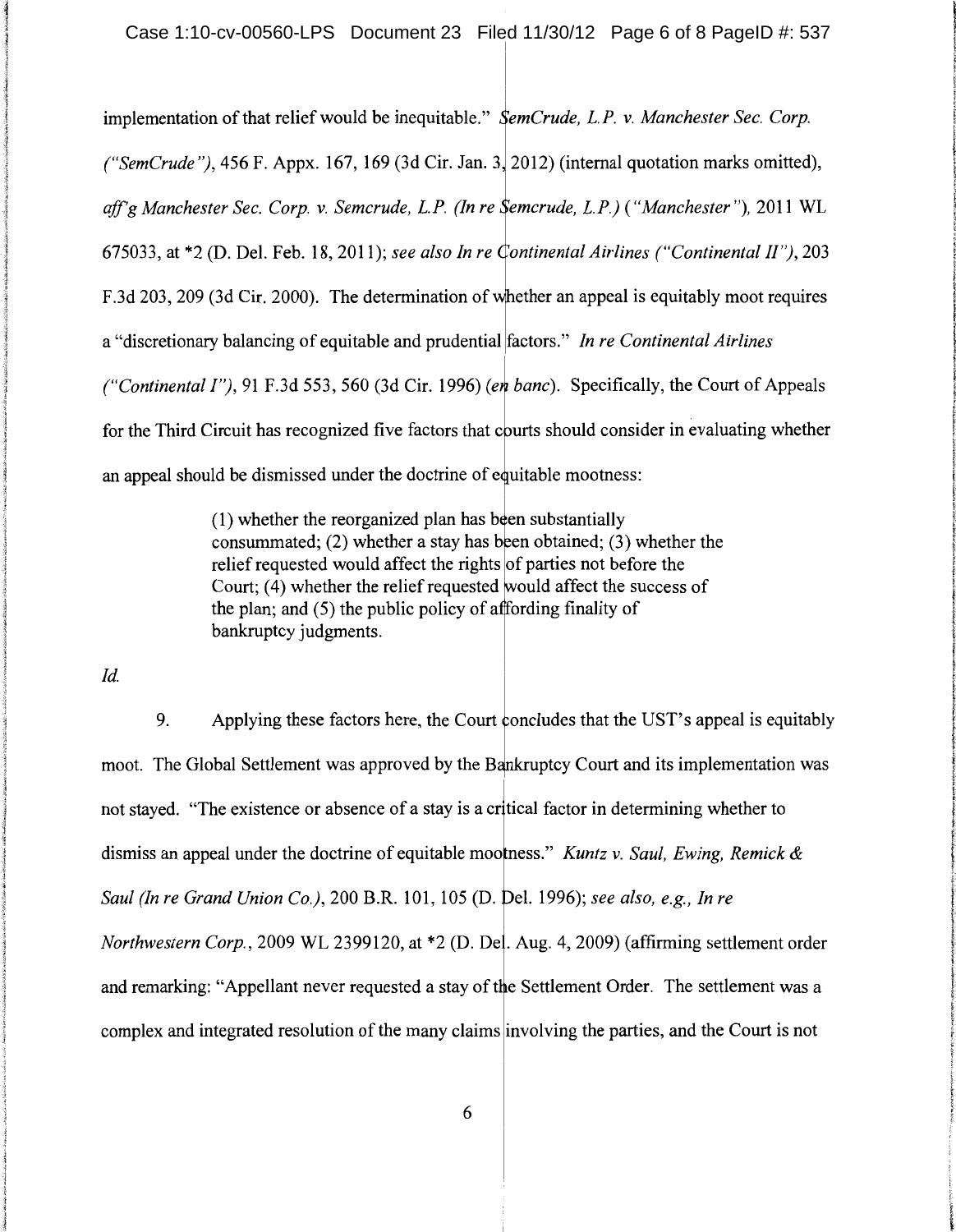persuaded that relief can be granted to Appellant without causing adverse consequences to numerous parties, including general unsecured creditors not before the Court who are still awaiting distributions under the Plan, and whose distributions would be further delayed if the settlement were unwound. Accordingly, in these circumstances, the Court concludes that the Appellant's appeal is equitably moot."). In the absence of a stay, it appears that the terms of the settlement have been substantially consummated.<sup>6</sup> (See D.I. 18) The UST's requested relief would impact numerous third parties not before the Court, namely Kainos' unsecured creditors, and would affect the success of the Global Settlement. The public policy of affording finality to bankruptcy judgments also weighs in favor of dismissal. Here, given the "complexity of the litigation" (D.I. 14, App. at 289); the number of parties involved in the negotiation, approval, and implementation of the Global Settlement; and the Bankruptcy Court's not-clearly-erroneous finding that "in the absence of the settlement that triggers the sale process, that triggered the support of a [ $$$ ]500,000 DIP to keep the process going ... all parties would have suffered a catastrophic loss" *(id.* at 269), public policy favors leaving the Settlement Order undisturbed. Here, "even though effective relief could conceivably be fashioned, implementation of that relief I would be inequitable." *Continental I*, 91 F.3d at 558-59 (internal quotation marks omitted). Accordingly, the Court finds this appeal to be equitably moot and will dismiss it.<sup>7</sup>

<sup>&</sup>lt;sup>6</sup>See 11 U.S.C. § 1101(2) (defining "substantial consummation" as "(A) transfer of all or substantially all of the property proposed by the plan to be transferred;  $(B)$  assumption by the debtor or by the successor to the debtor under the plan of the business or of the management of all or substantially all of the property dealt with by the plan; and  $(C)$  commencement of distribution under the plan").

 $\alpha$ <sup>7</sup>Given the overall equities and other factors cited here, the Court reaches its conclusion of mootness even assuming the UST is correct that the  $$250,000$  is protected by a bond or is otherwise retrievable by the estate even after distribu ion. *(See* D.I. 21 at 9-10)